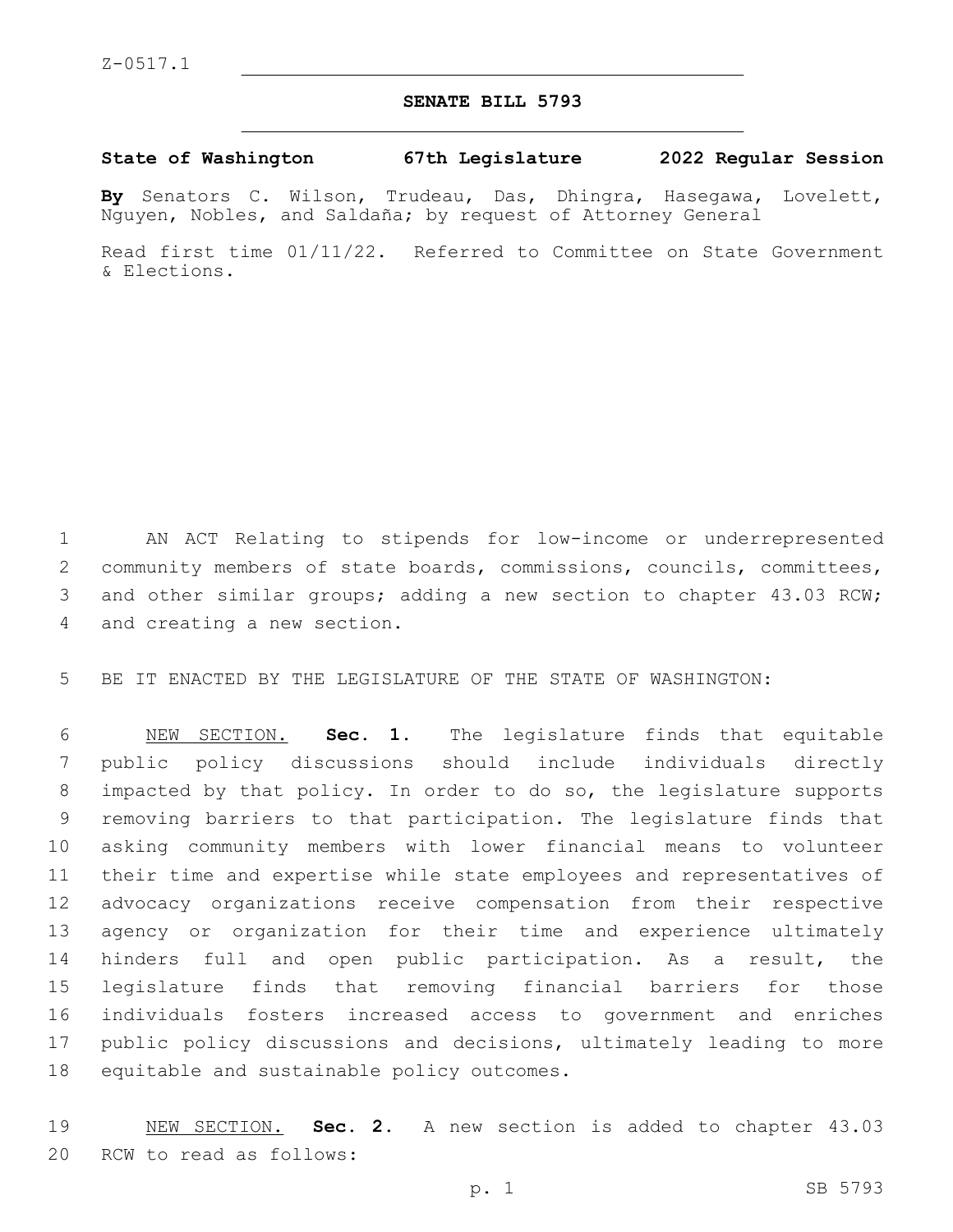(1) Except as otherwise provided in this section, any member of a group formed by a state office, agency, board, commission, or other similar entity is eligible to receive stipends for their 4 participation, provided the member is:

5 (a) Low income; or

 (b) Part of an underrepresented demographic that will be directly or disproportionately impacted by decisions made by the group.

 (2) Regardless of eligibility, members shall not receive stipends if they are employed by a federal, state, or local government agency and otherwise receiving compensation from such government for their 11 participation as a member of the group that day.

 (3) Agencies, boards, commissions, and other similar groups retain discretion over whether to provide stipends to group members as well as to determine the amount of the stipend as provided by this section. Nothing in this section requires groups to provide stipends.

 (4) Stipends shall not exceed \$200 for each day during which the member attends an official meeting or performs statutorily prescribed 18 duties approved by the chairperson of the group.

 (5) Individuals eligible for stipends under this section are eligible for reasonable allowances for child and adult care reimbursement, lodging, and travel expenses as provided in RCW 43.03.050 and 43.03.060 in addition to stipend amounts.

 (6) Nothing in this section creates an employment relationship, or any membership or qualification in any state or other publicly supported retirement system, for this or any other title due to the payment of a stipend, lodging and travel expenses, or child care expenses provided under this section where such a relationship, membership, or qualification did not already exist.

 (7) Agencies, boards, commissions, and other similar groups shall take reasonable measures to ensure that the process of seeking and securing stipends is made accessible to eligible members of groups.

 (8) An agency may provide a stipend to individuals with lived experience who are not otherwise compensated for their attendance at meetings to support their participation in class one groups when the agency determines such participation is desirable in order to implement principles of equity as described in RCW 43.06D.020.

 (9) Stipends and reimbursements do not count as income or assets when calculating an individual's eligibility for state benefits.

 (10) The office of financial management must establish model policies to assist in carrying out the purposes of RCW 43.03.220,

p. 2 SB 5793